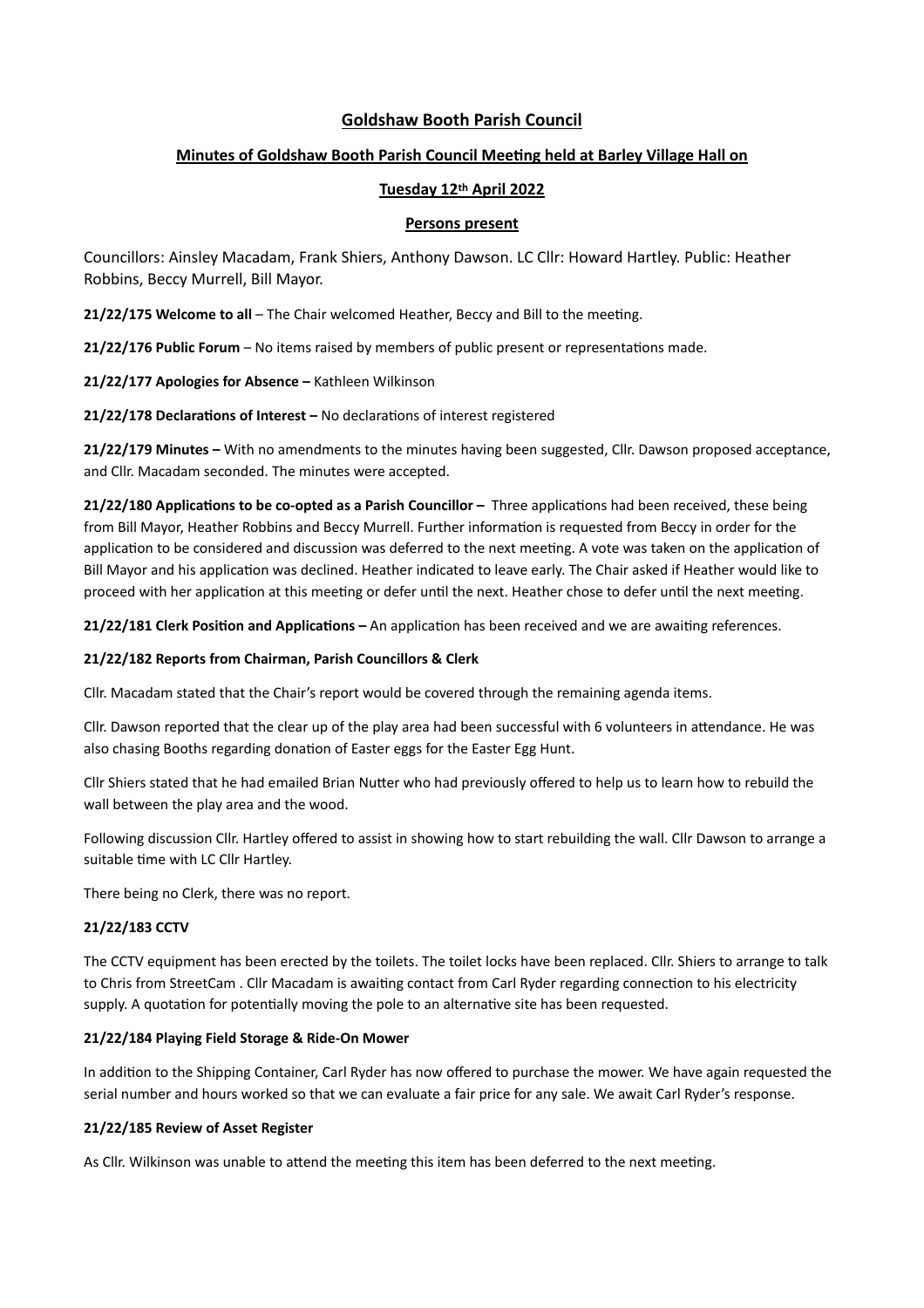### **21/22/186 Queen's Jubilee Celebration**

Cllr. Dawson reported that Spenbrook Mill is now one of the main sponsors of the event, and that Carl Ryder has confirmed that he will provide the equipment and services as previously offered.

Cllr Dawson confirmed that there were no additional support requirements being requested from the Parish Council.

### **21/22/187 Sabden Fold Memorial Bench**

No progress to report.

### **21/22/188 Spenbrook Mill Updates/Issues**

Nothing to report.

### **21/22/189 Planning Applications**

None.

### **21/22/190 Section 106 Monies/Play Area**

Still no response from Pendle BC. We are led to understand that Neil Watson may be leaving, and have been advised to escalate if no further response is forthcoming.

#### **21/22/191 Parish Maintenance**

Mowing – We have been quoted £200 per cut, by John Waine (the previous contractor). Each cut takes approximately a day's work, and would include the Park, the pathway through the woodland and the football pitch. The contractor requested a contract of 2 years. In principle, the council agreed that this would be acceptable, but need to finalise what happens with the mower first. Cllr Macadam to explain the situation with regard to the mower to the contractor and request that they undertake the work on a per cut basis until the council have finalised what happens with the mower.

Boskins – Luke Standring has looked at them, Cllr Dawson to request a price for repairing the whole rather than mend.

Parish Benches in church yard – A resident has agreed to mend the two benches owned by the church, the millennium bench and the one donated by Ethyl Wilson, who was resident of Newchurch for many years. Cameron Hill has looked at the Parish Council benches but not given a quote.

Osborne Terrace/Gorrell Close – LC Cllr. Howard Hartley undertook to determine whose responsibility this is and whether LCC will adopt the path.

Gardener – Carl Ryder has requested that we re-site the compost. Cllr. Macadam to discuss with Gardener. Cllr. Macadam is seeking to contact Lee Johnson (formerly of Pendle BC) with regard to the field and pond, and create a brief and also determine consultancy cost. Cllr. Dawson to determine whether an alternative consultant is capable and willing to undertake this work.

Post Box Painting – To be considered as one of the tidy up activities

Cllr. Dawson to undertake repairs to the vehicle gate at the top of the playing field and to report back as to success and whether further repairs may be necessary.

Cllr. Macadam to determine whether previous Clerk managed to determine why there was a £10 difference in the wayleave money with Electricity NW.

With regard to the possible sunken drain/sink-hole near the sewage works at Osborne Terrace previously reported, Cllr. Macadam to discuss with Andy Cowell as to whether he is aware of a good contact to follow this up with.

Barley Bank Wood – The path has been cleared. The long term potential for trees fouling the power cables remains but LCC are aware and are looking into planning the clearing of any unstable trees.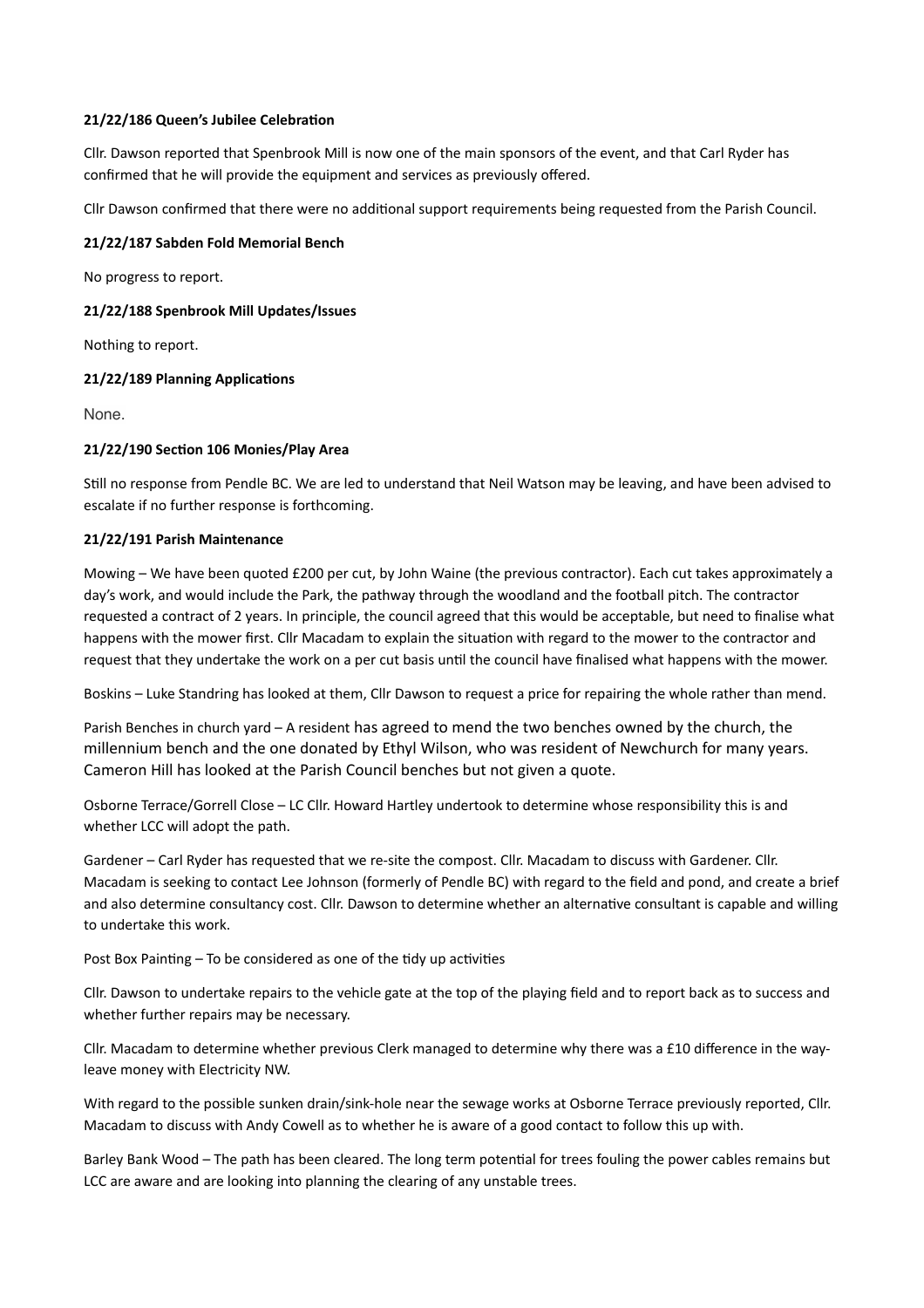A new Public Footpath sign has been erected on Well Head Road.

The overgrowth on Jinny Lane remains. Cllr. Macadam will ask Roughlee PC if they can contribute to addressing this issue as it falls within their boundaries.

Cllr. Macadam has erected further, clear, dog fouling signs at the entrance gates of the Park.

### **21/22/192 Best Kept Village**

Cllr. Macadam to check with Cllr. Wilkinson that we have entered the competition.

### **21/22/193 Un-Authorised Tree-Felling Update.**

Deferred to next meeting.

#### **21/22/194 Financial Transactions**

#### **Expenditure -**

Reimbursement to former clerk for payment to Lathams value £123 approved

Reimbursement to former clerk for payment to Zurich of £562.42 approved

LALC membership approved for payment value £61.03

Tricad invoice for payment approved value £594

Green Bin annual payment approved value £37

Swimming payment approved value £192.84 plus VAT. Funded by anonymous donations and Barley Parish Council.

Payment to Teresa Ready for PAYE Clerk deferred to the next meeting.

PAYE payment to Clerk (Sept.-March) £655.20

PAYE NI contribution approved value £163.80

CCTV approved subject to withholding of appropriate value for work outstanding. Suggested payment of £2500 plus VAT now, with remainder on completion - approved. Cllr. Macadam to discuss with contractor.

**Income** - Toilet £40

#### **21/22/195 Accounts & Statutory Doc (Budget Review) Reports**

The Clerk to Roughlee PC has offered to assist with the completion of these.

The current plan is to use the same external auditor as previously. Cllr. Macadam will confirm the cost of this.

Budget Review deferred to next meeting.

#### **21/22/196 Reports from Borough and County Councillors**

LCC have granted Pendle £2.4 million for road improvements. It is not yet known how/where this money will be spent.

The Colne to Skipton train link is back on the agenda.

#### **21/22/197 Items for the Next Agenda**

**Councillor applications**

**Clerk application**

**CCTV - Update**